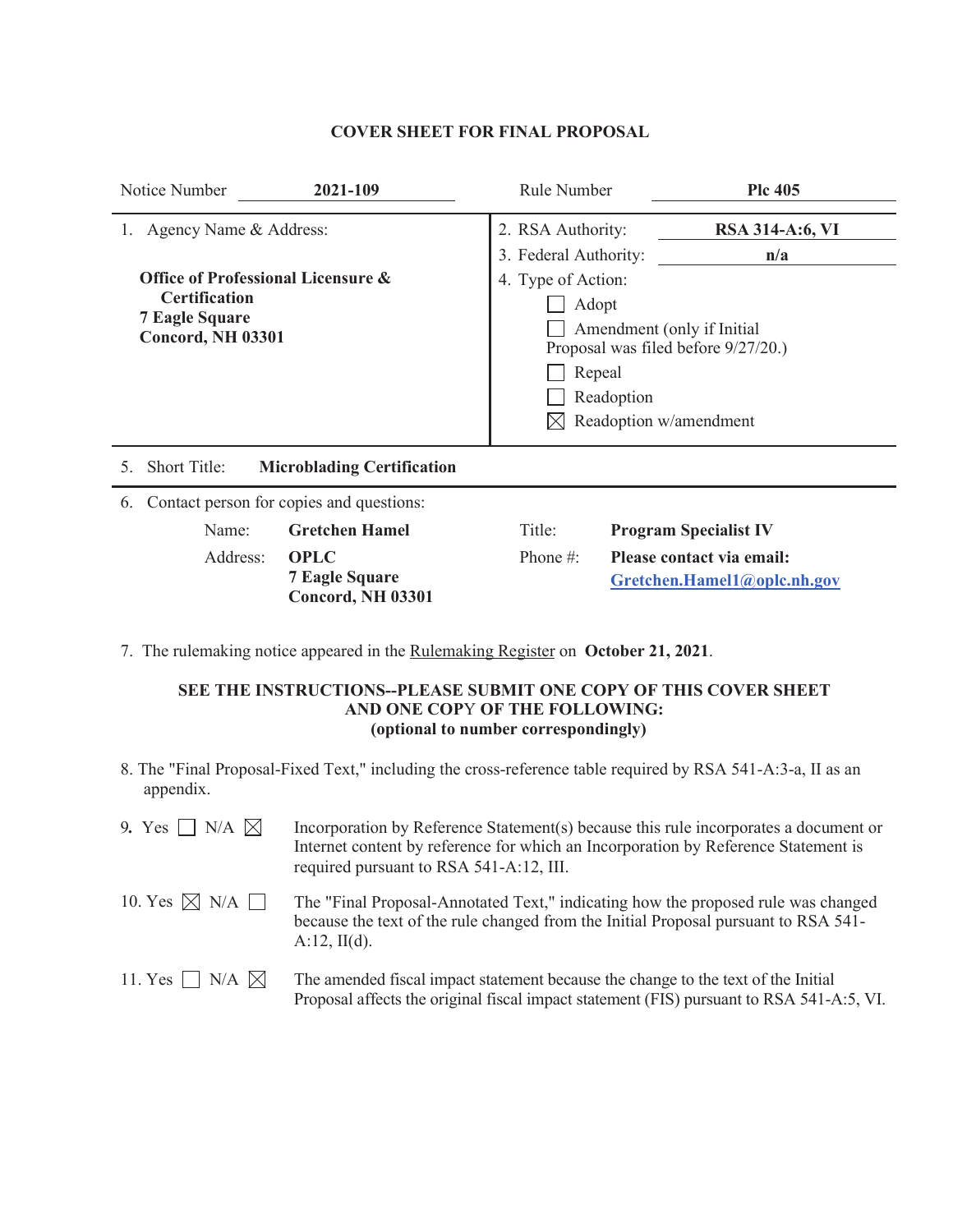| Notice Number<br>2021-109          | Rule Number            | <b>Plc 405</b>         |
|------------------------------------|------------------------|------------------------|
|                                    |                        |                        |
| Agency Name & Address:             | 2. RSA Authority:      | <b>RSA 314-A:6, VI</b> |
|                                    | 3. Federal Authority:  | n/a                    |
| Office of Professional Licensure & | 4. Type of Action:     |                        |
| <b>Certification</b>               | Adoption               |                        |
| <b>7 Eagle Square</b>              | Repeal                 |                        |
| <b>Concord, NH 03301</b>           | Readoption             |                        |
|                                    | Readoption w/amendment |                        |
|                                    |                        |                        |

# 5. Short Title: **Microblading Certification**

6. (a) Summary of what the rule says and of any proposed amendments:

**Plc 405 was recently adopted as an interim rule to establish criteria and procedures for individuals who are New Hampshire licensed estheticians or cosmetologists to obtain certification to perform microblading and the duties of those who are certified. Plc 405 is scheduled to expire March 1, 2022, so the rules in Plc 405 are proposed to be readopted with amendments as regular rules. Amendments are proposed to:** 

**- Include statements as to the purpose and applicability of the rules;** 

**- Clarify the eligibility requirements for obtaining certification;** 

**- Clarify the training requirements for obtaining certification;** 

**- Clarify what must be submitted to apply for initial or renewal certification;** 

**- Change the expiration date to be coterminous with the requisite esthetician or cosmetologist license;** 

**- Clearly state continuing education requirements for renewal;** 

**- Explicitly require applicants to sign initial and renewal applications;** 

**- Clarify the limitations on the use of a tattoo machine; and** 

**- Include provisions for investigations and disciplinary proceedings as directed by RSA 314-A:6, VI.**

6. (b) Brief description of the groups affected:

**The rules in Plc 405 affect anyone who is licensed, or becomes licensed, in New Hampshire as an esthetician or cosmetologist who wishes to be certified to perform microblading.** 

6. (c) Specific section or sections of state statute or federal statute or regulation which the rule is intended to implement:

| Rule      | <b>State Statutes Implemented</b>             |
|-----------|-----------------------------------------------|
| $Plc$ 405 | RSA 314-A:2, IV [2021, 60:1 effective 7-1-21] |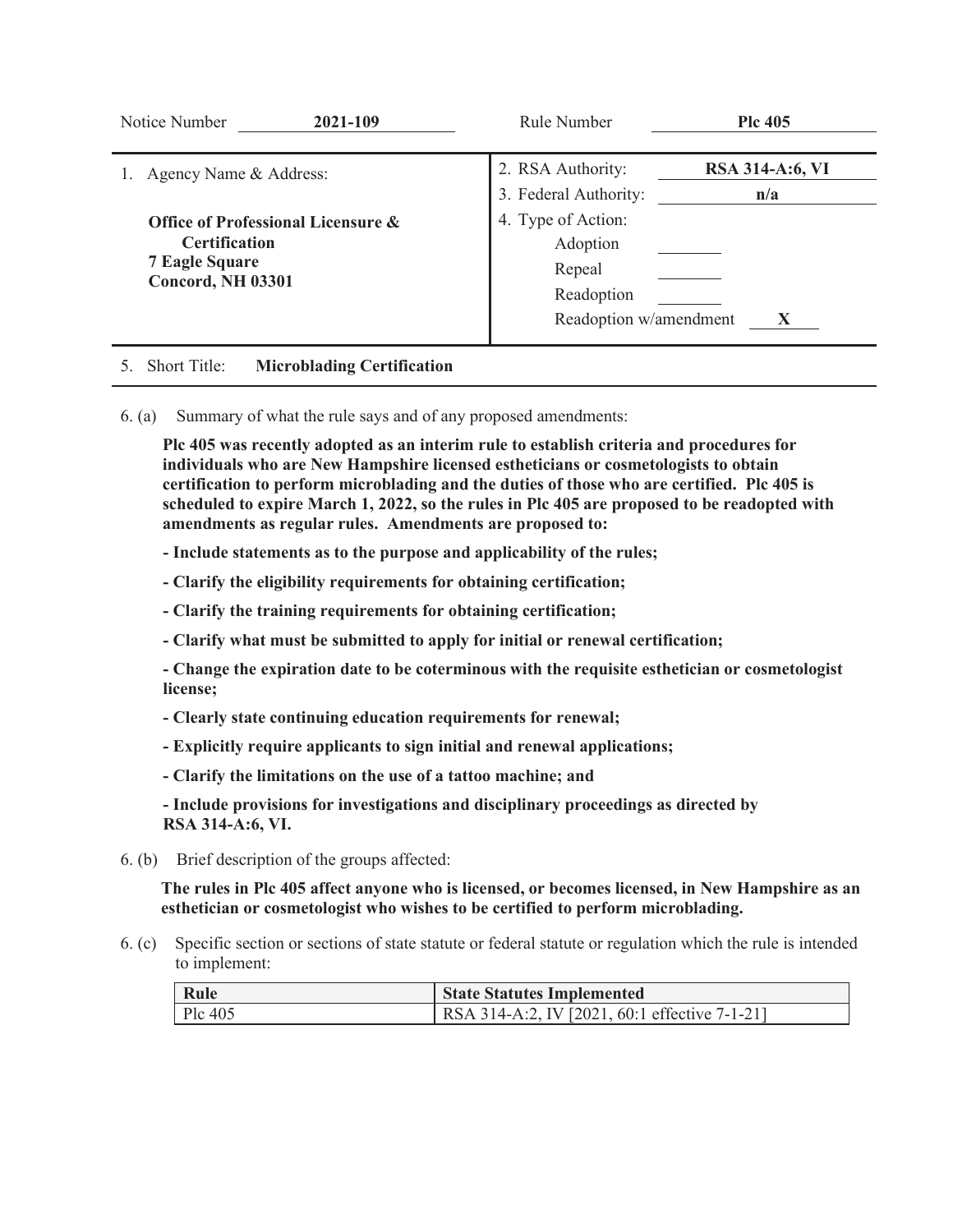7. Contact person for copies and questions including requests to accommodate persons with disabilities:

|    | Name:                                                                                                                                                         | <b>Gretchen Hamel</b>         |                                                                                                                                         | Title:                        | <b>Program Specialist IV</b> |
|----|---------------------------------------------------------------------------------------------------------------------------------------------------------------|-------------------------------|-----------------------------------------------------------------------------------------------------------------------------------------|-------------------------------|------------------------------|
|    | Address                                                                                                                                                       | <b>OPLC</b>                   |                                                                                                                                         | Phone $\#$ :                  | Please contact via email     |
|    |                                                                                                                                                               | <b>7 Eagle Square</b>         |                                                                                                                                         | Fax#:                         | $(603)$ 271-0597 (main OPLC) |
|    | <b>Concord, NH 03301</b>                                                                                                                                      |                               | E-mail:                                                                                                                                 | Gretchen.R.Hamel1@oplc.nh.gov |                              |
|    | The rules can be reviewed on-line at<br>or dial $711$ (in NH)<br>https://www.oplc.nh.gov/oplc-laws-and-rules                                                  |                               | TTY/TDD Access: Relay NH 1-800-735-2964                                                                                                 |                               |                              |
| 8. | Deadline for submission of materials in writing or, if practicable for the agency, in the electronic format<br>specified: 4:00 PM on Friday, December 3, 2021 |                               |                                                                                                                                         |                               |                              |
|    | Please submit comments to OPLC-Rules@oplc.nh.gov                                                                                                              |                               |                                                                                                                                         |                               |                              |
|    | Fax                                                                                                                                                           |                               | $\boxtimes$ E-mail                                                                                                                      |                               | Other format (specify):      |
| 9. |                                                                                                                                                               | Public hearing scheduled for: |                                                                                                                                         |                               |                              |
|    |                                                                                                                                                               | Date and Time:                | Wednesday, November 17, 2021 at 9:30 AM                                                                                                 |                               |                              |
|    |                                                                                                                                                               | Place:                        | <b>Licensing Division Large Conference Room, Office of Professional</b><br>Licensure & Certification, 7 Eagle Square, Concord, NH 03301 |                               |                              |
|    | 10. Fiscal Impact Statement (Prepared by Legislative Budget Assistant):                                                                                       |                               |                                                                                                                                         |                               |                              |
|    |                                                                                                                                                               |                               |                                                                                                                                         |                               |                              |

| 10/08/2021<br>ГIС<br><b>1:109</b><br>dated<br>: טב'ב |
|------------------------------------------------------|
|------------------------------------------------------|

- **1. Comparison of the costs of the proposed rule(s) to the existing rule(s):**  The proposed rules when compared to the existing interim rules eliminate reference to fee amounts and directs that fee amounts will be specified in Plc 1002.
- **2. Cite the Federal mandate. Identify the impact on state funds:**  No federal mandate, no impact on state funds.

## **3. Cost and benefits of the proposed rule(s):**

The proposed rules strike the \$110.00 fees contained in Plc 405.03 and Plc 405.04 (being renumbered to Plc 405.04 and Plc 405.05, respectively) and directs the fee will be specified in Plc 1002. The proposed fees associated with cosmetologists and estheticians who choose to perform microblading of eyebrows for their clients as contained in proposed rules Plc 1002 increases the initial and renewal application fees from \$110 for a 2-year certificate to \$155 for a 2-year certificate. The recommended fees are anticipated to generate an amount not to exceed 125% of actual cost providing the service pursuant to RSA 310-A:1-e. Therefore, the proposed rules do not have a cost.

- **A. To State general or State special funds:**  None.
- **B. To State citizens and political subdivisions:**  None.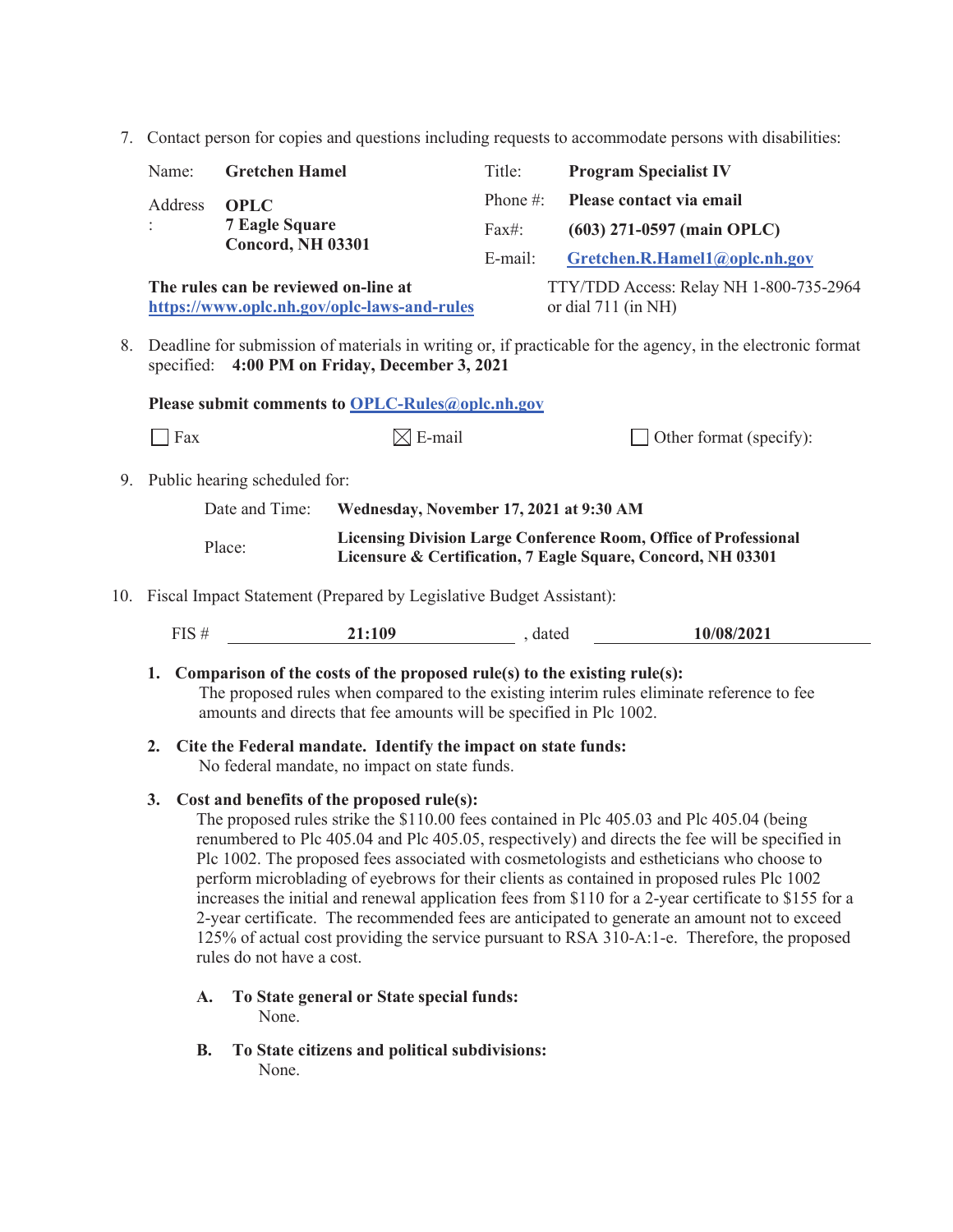## **C. To independently owned businesses:**

Businesses that employ licensed estheticians or cosmologists who obtain microblading certification may benefit financially from increased business revenues. Due to the number and variability of factors, no estimate of the increase can be made.

11. Statement Relative to Part I, Article 28-a of the N.H. Constitution:

**The rules do not apply to political subdivisions. The rules thus do not mandate or assign any new, expanded, or modified programs or responsibilities to any political subdivision in such a way as to necessitate additional local expenditures, and so do not violate Part I, Article 28-a of the N.H. Constitution.**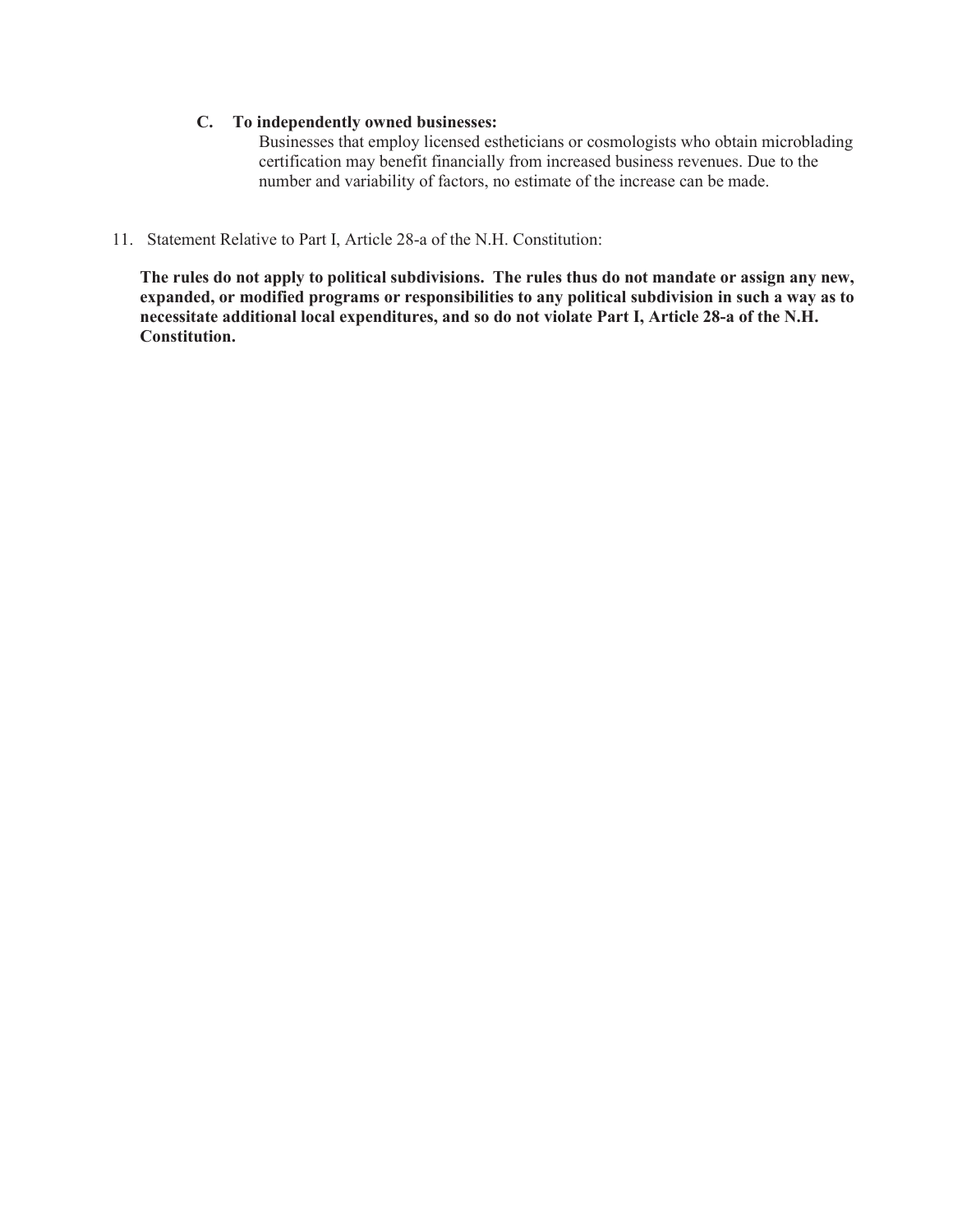*Readopt with amendment Plc 405, eff. 09-02-21 (doc. #13258, Interim), to read as follows:*  PART Plc 405 MICROBLADING CERTIFICATE

Plc 405.01 Purpose, Applicability, and Definitions.

 (a) The purpose of this part is to implement RSA 314-A:2, IV as enacted by Laws of 2021, 60:1, effective July 1, 2021.

 (b) This part shall apply to any individual who is not a licensed body art tattoo practitioner who wishes to engage in microblading.

(c) The following definitions shall apply in this part:

(1) "Executive director" means the executive director of the office of professional licensure and certification (OPLC) or designee; and

(2) "Microblading" means a cosmetic tattoo of the eyebrow as defined in Plc 401.02(k).

 Plc 405.02 Eligibility Requirements. To be eligible for a microblading certificate, an individual shall be a New Hampshire licensed esthetician or cosmetologist who has completed the following:

- (a) Training that meets the requirements of Plc 405.03; and
- (b) A course in the prevention of disease transmission and blood-borne pathogens.
- Plc 405.03 Training Requirements. The training required by Plc 405.02(a) shall:
- (a) Be at least 100 hours in length;
- (b) Be provided by an instructor who is accredited by one or both of the following organizations:
	- (1) The American Academy of Micropigmentation ("AAM"); or
	- (2) The Society of Permanent Cosmetic Professionals ("SPCP"); and
- (c) Include at a minimum:
	- (1) Instruction in the following areas:
		- a. Microblading fundamentals;
		- b. Color theory and design;
		- c. Pigment and ink;
		- d. Equipment including set-up and break-down procedures;
		- e. Contraindications of microblading;
		- f. Stretching the skin;
		- g. Depth;
		- h. Infection control;
		- i. Disinfection procedures; and
		- j. Aftercare; and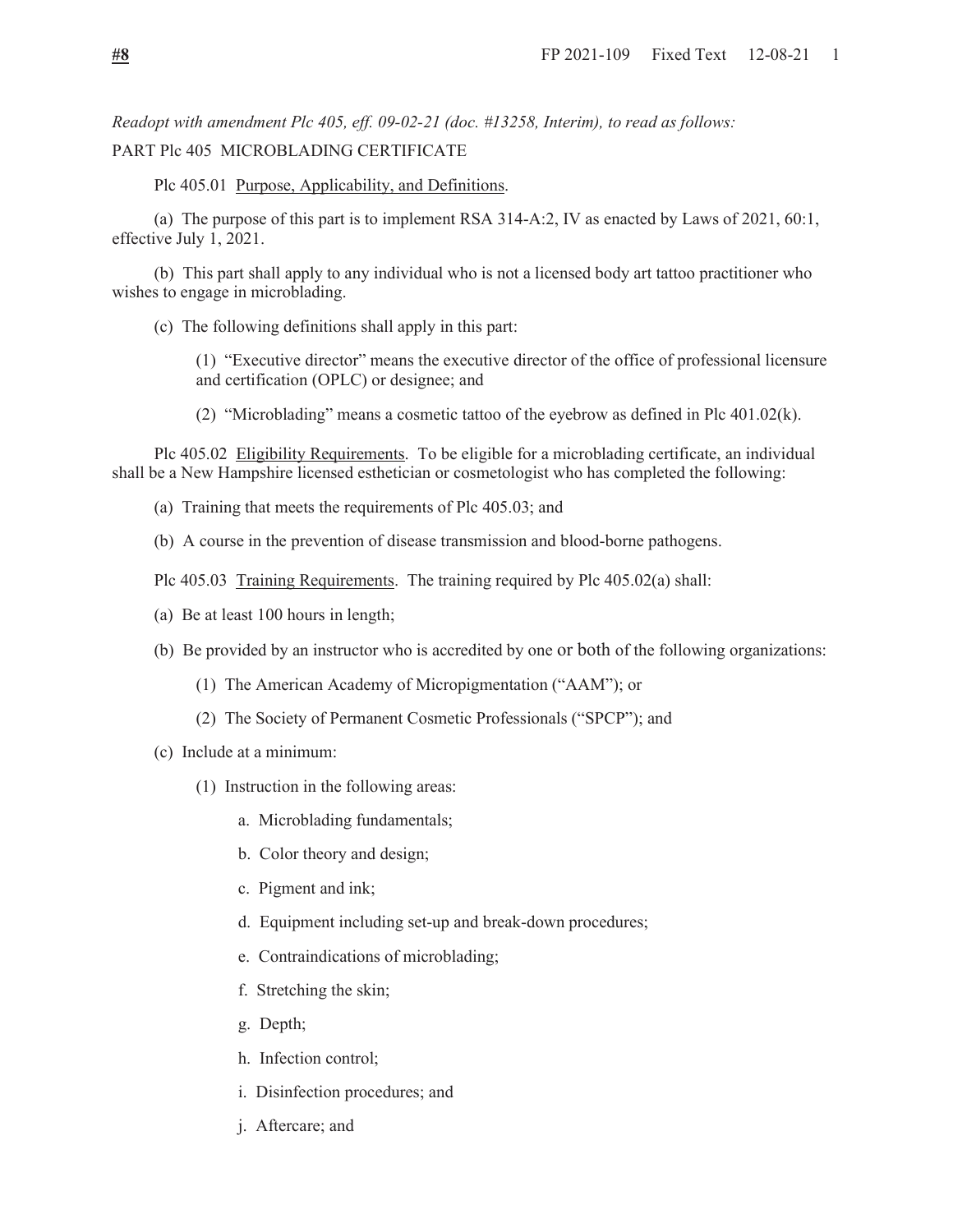Fig. at an exercise Text 12-09-21 constant and actually set are the constrained between the constrained to constrain the constraints of the microblading; however, the bill did not specifically establish any fees, and RSA 3 **Authority/Note to the JLCAR on fees.** RSA 314-A:2 establishes the initial and renewal license fee for those licensed to perform body art at \$110. HB 70, 2021 established the ability for licensed cosmetologists and estheticians to receive a certification for statute not certifications or application processing fees issued thereunder. Pursuant RSA 310-A:1-e, I. (a) the Executive Director of the OPLC has authority to assess certification, renewal fees, and any necessary administrative fees associated with licensing or certifcations. (*See* the Fiscal Impact Statement in the Notice.) However, the OPLC has not yet established the application processing fee in Plc 1002 because Plc 1000 does not exist. The agency notes in its response to comments that it has submitted a request for fiscal impact statement to the Legislative Budget Assistant and will be filing interim rules for Plc 1000 in January 2022.

> (2) Completion of a minimum of 2 sets of eyebrows on a live model under the direct super is ion of the course instructor.

Plc 405.04 Initial Microblading Certification.

 (a) Any individual who wishes to engage in the practice of microblading who does not have a New Hampshire microblading certificate or a body art tattoo practitioner license shall file an application for initial microblading certificate in accordance with this section.

(b) Each applicant for an initial microblading certificate shall submit the following to the OPLC:

**Note to Agency.** The Board may want to include that the applicant's SSN pursuant to 42 USC 666(a)(13) and RSA 161-B:11 will be required on the application.

(1) A completed "Initial Microblading Certificate Application" dated December 2021 that  $\rightarrow$  has been signed as specified in Plc 405.06; **Edit.** "January 2022" Here,

(2) The application processing fee specified in Plc 1002;

(3) The number of the applicant's active New Hampshire esthetics or cosmetology license;

and on the forms.

(4) A microblading training completion certificate that states the name and address of the training provider, the organization that accredited the training instructor, the date the training was completed, and the number of hours of training received; and

(5) Documentation of the completion of a course in the prevention of disease transmission and blood borne pathogens.

Plc 405.05 Microblading Certification Expiration and Renewal.

 (a) An initial or renewal microblading certificate shall expire 2 years from the date of issuance or the expiration of the certificate holder's esthetics or cosmetology license, whichever is earlier.

(b) To be eligible to renew a microblading certificate, the holder of the certificate shall

(1) Be a New Hampshire licensed esthetician or cosmetologist; and

(2) Complete not less than 3 hours of continuing education in microblading or prevention of disease transmission and blood-borne pathogens.

 $(c)$  The holder of a microblading certificate who wishes to renew the certificate shall submit the following to the OPLC:

> (1) A completed "Microblading Certificate Renewal Application" dated December 2021 that has been signed as specified in Plc 405.06;

(2) The application processing fee specified in Plc 1002;

(3) The number of the applicant's active New Hampshire esthetics or cosmetology license; and

(4) Documentation of completion of at least 3 hours of continuing education in microblading or the prevention of disease transmission and blood-borne pathogens.

Plc 405.06 Signature and Certification.

 (a) Each applicant for an initial or renewal microblading certificate shall sign and date the application.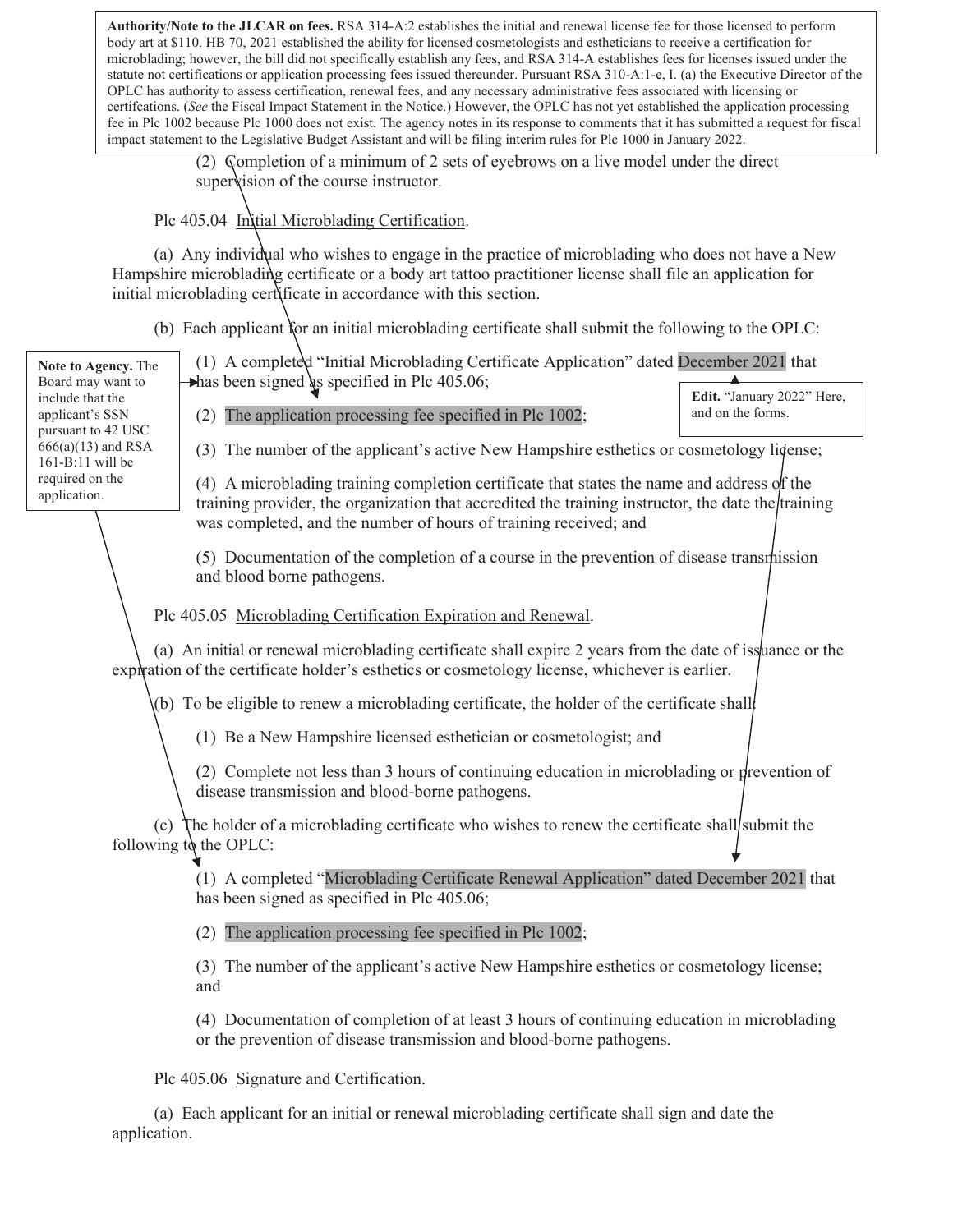(b) An application submitted using the on-line form shall be deemed to be signed and dated by the act of submitting the application.

(c) The applicant's signature shall constitute certification that:

(1) The information and documentation provided are true, complete, and not misleading to the best of the applicant's knowledge and belief; and

(2) The applicant understands that the submittal of false, incomplete, or misleading information:

a. Constitutes grounds to deny the application or to suspend or revoke any certificate that is issued based on the information; and

b. Potentially subjects the applicant to prosecution under RSA 641 relative to falsification in official matters.

Plc 405.07 Duties of Those Holding a Microblading Certificate.

 (a) Each microblading certificate holder shall comply with RSA 314-A and Plc 400, including but not limited to the duties and responsibilities of all licensees under Plc 402.02 and standards of hygiene under Plc 402.03 with the following exceptions:

> (1) Notwithstanding (a) above and Plc 402.02(b), microblading certificate holders may perform microblading in facilities approved for use as body art establishments or facilities licensed by the board of barbering, cosmetology, and esthetics;

(2) Notwithstanding (a) above and Plc 402.03(a)(8), microblading certificate holders shall use a new, single use microblading tool for the microblading of each individual;

(3) Notwithstanding (a) above and Plc 402.03(a)(12), microblading certificate holders may perform microblading in the same room as where cosmetics are being applied and where eating and drinking are allowed, but shall have a separate workspace that complies with Plc 402.03(a)(12); and

(4) Notwithstanding (a) above and Plc 402.03(a)(2), microblading certificate holders shall bandage according to standards of the microblading industry.

(b) A microblading certificate holder shall:

(1) Use a handheld microblading tool to perform services; and

(2) Not use a tattoo machine unless also licensed as a body art tattoo practitioner.

Plc 405.08 Initiation of Investigations; Disciplinary Proceedings.

 (a) The executive director shall initiate an investigation of the holder of a microblading certificate whenever the executive director receives credible information that the holder:

> (1) Has had a disciplinary proceeding initiated relative to his or her esthetics or cosmetologist license;

(2) Otherwise has violated any requirement applicable to obtaining or renewing a microblading certificate; or

(3) Has not maintained required health and safety standards relative to microblading.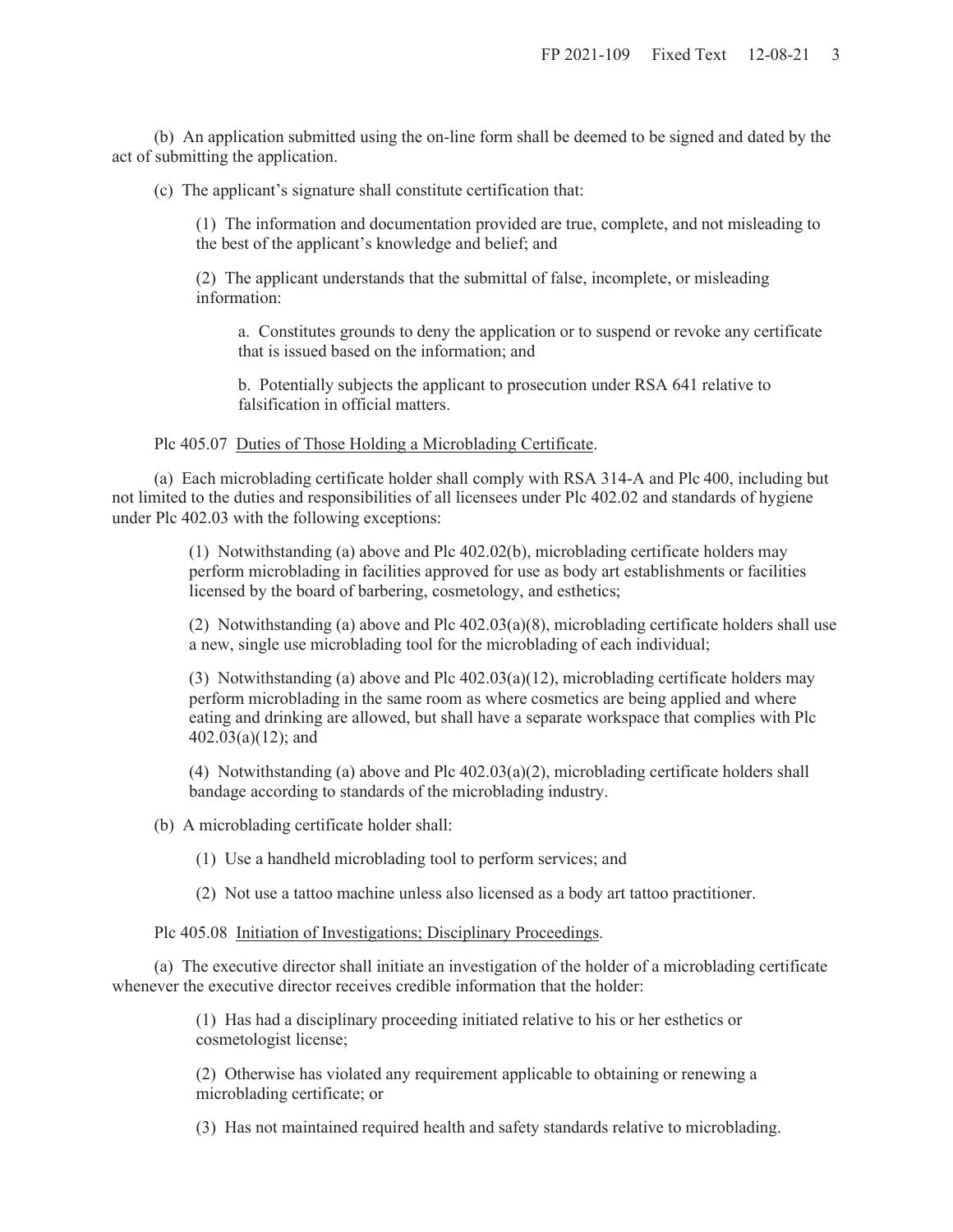(b) If the executive director determines that the investigation conducted pursuant to (a), above, has produced evidence that could be used to prove by a preponderance of the evidence that a violation of any applicable requirement has occurred, the executive director shall initiate a disciplinary proceeding in accordance with the applicable provisions of Plc 200 and RSA 541-A to suspend or revoke the microblading certificate or to impose limitations on the scope of practice of the microblading certificate holder, in accordance with (c) through (h), below.

 (c) After the hearing conducted in accordance with (b), above, if the executive director determines that it has been proven by a preponderance of the evidence that the violation(s) on which the proceeding was based did in fact occur, the executive director shall suspend the microblading certificate conditional on obtaining additional training if, for each such violation:

> (1) The violation was committed negligently or unknowingly, such that additional instruction should help to ensure that it will not be repeated; and

> (2) The holder has not been the subject of a disciplinary proceeding for the same or a similar violation within the preceding 2 years.

 (d) If a microblading certificate is suspended pursuant to (c), above, the holder may request the microblading certificate to be reinstated after obtaining the specified additional training.

 (e) After the hearing conducted in accordance with (b), above, if the executive director determines that it has been proven by clear and convincing evidence that the violation(s) on which the proceeding was based did in fact occur, the executive director shall revoke the microblading certificate if, for any such violation:

(1) The violation was committed recklessly or knowingly; or

(2) The microblading certificate holder has been the subject of one or more disciplinary proceedings for the same or any similar violation within the preceding 2 years.

 (f) If a microblading certificate is revoked pursuant to (e), above, the holder shall not apply again for a microblading certificate for at least 2 years from the date of the revocation.

 (g) After the hearing conducted in accordance with (b), above, if the executive director determines that it has been proven by a preponderance of the evidence that the violation(s) on which the proceeding was based did in fact occur, the executive director shall impose limitations on the scope of practice of the microblading certificate holder to minimize the opportunities for the holder to commit additional or repeat violations or impose requirements for additional training if, for each such violation:

(1) The violation was committed negligently or unknowingly; and

(2) The holder has been the subject of one or more investigations that did not lead to discipline being imposed for the same or a similar violation within the preceding 2 years.

 (h) If limitations on the scope of practice are imposed pursuant to (g), above, the holder may request the limitations to be removed upon presenting proof to the OPLC that:

(1) The holder has complied with all terms of the limitations for not less than 2 years; and

(2) The holder has obtained not less than 6 hours of training in the subject area(s) of the violation(s), in addition to the continuing education required by Plc  $405.05(b)(2)$ .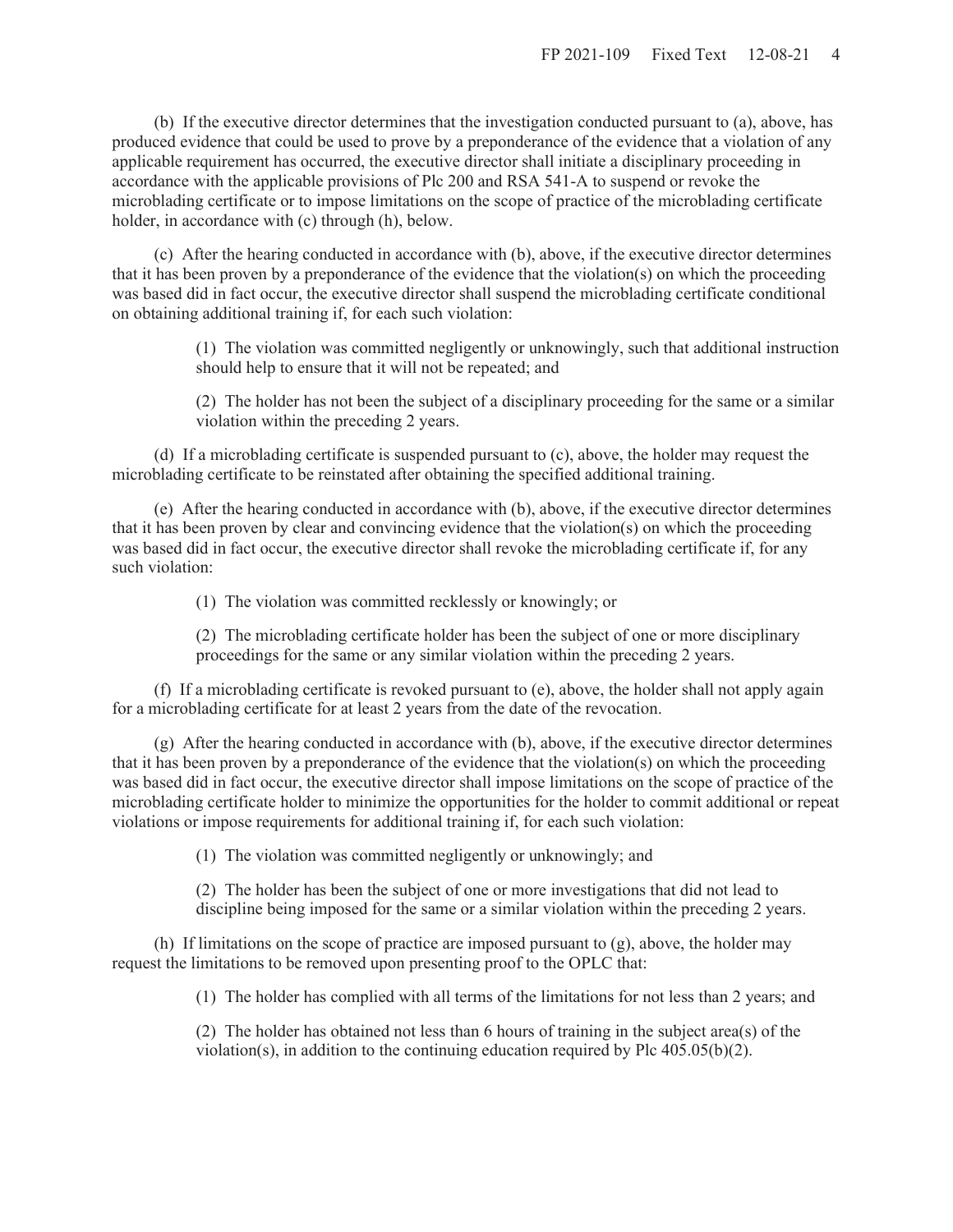# **Appendix**

| <b>Rules</b> | <b>State Statute Implemented</b>               |
|--------------|------------------------------------------------|
| Plc 405      | RSA 314-A:2, IV [2021, 60:1, effective 7-1-21] |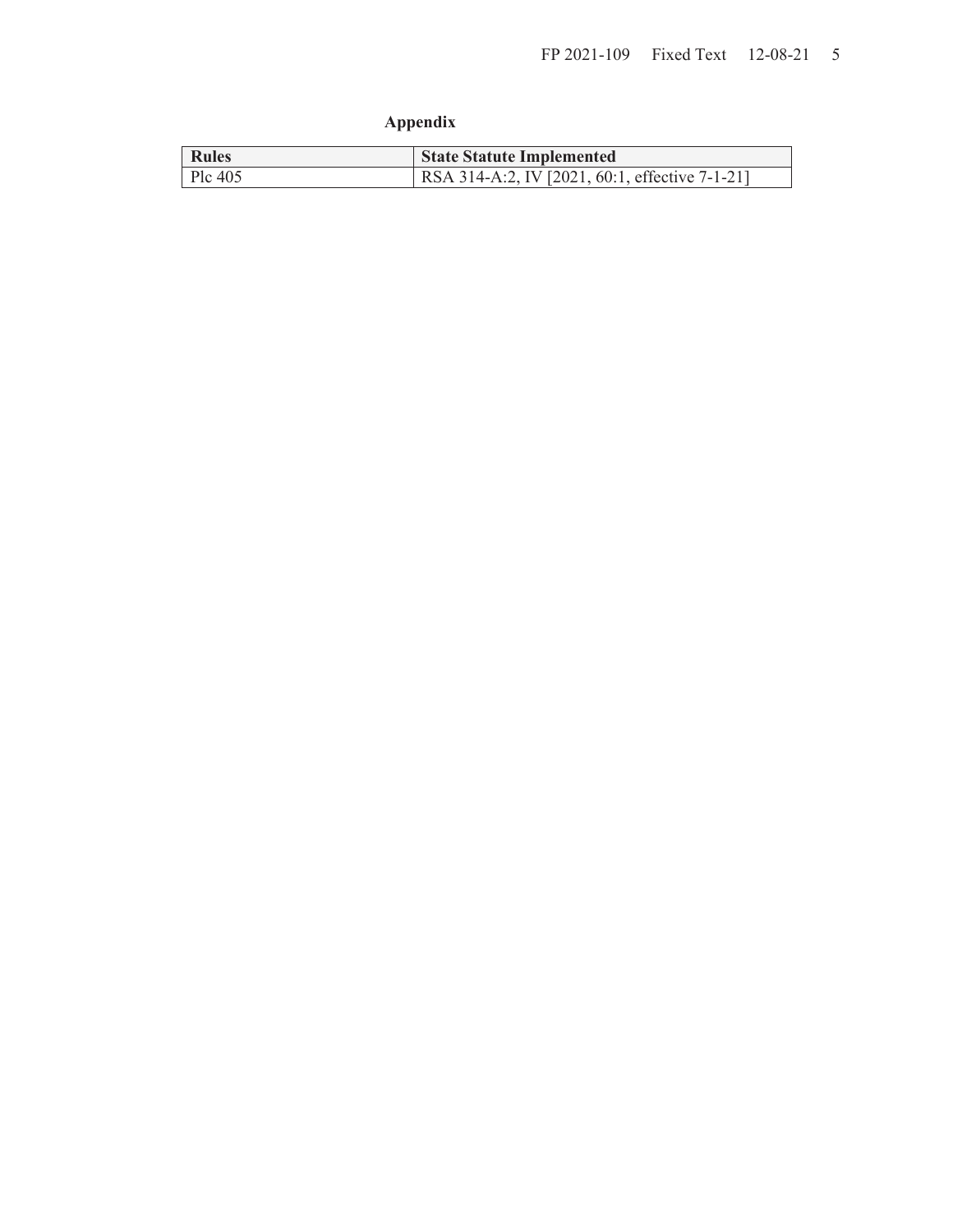# **State of New Hampshire**

**OFFICE OF PROFESSIONAL LICENSURE AND CERTIFICATION**

**7 Eagle Square, Suite 200 Concord, N.H. 03301-2412 Telephone 603-271-2152** 

Lindsey B. Courtney Executive Director



# **FP 2021-109, Plc 405 Microblading Certificate Summary of Comments on Initial Proposal with OPLC Responses** December 8, 2021

# **Background**

Plc 405 was adopted in September as an interim rule to establish criteria and procedures for individuals who are New Hampshire licensed estheticians or cosmetologists to obtain certification to perform microblading and the duties of those who are certified. Plc 405 is scheduled to expire March 1, 2022, so the rules in Plc 405 are proposed to be readopted with amendments as regular rules. Amendments are proposed to add certain provisions and clarify the requirements, as explained in more detail in the Rulemaking Notice published October 21, 2021 in the *NH Rulemaking Register*.

No one from the Advisory Board of Body Art Practitioners or the public attended the public hearing held on November 17, 2021, and no written comments were received from the advisory board or the public. Written comments were received from the Office of Legislative Services, Administrative Rules office (OLS); those comments and the OPLC's responses are summarized below in numerical order.

Note that the OPLC has determined that the standard of proof for revocation of a license should be clear and convincing, not just a preponderance, and so has made that change to Plc 405.08(e).

# **OLS Comments**

# **Plc 405.04 and Plc 405.05 re: application forms**

*Comment: "Note to agency. Please provide a copy of both the initial and renewal application forms for OLS review. If the applications only exist on-line screen shots are sufficient."* (**Bold** in original.)

Response: Draft copies of the new forms are being filed with the FP.

# **Plc 405.04(b)(2) and Plc 405.**04*05***(c)(2) re: application processing fee**

*Comment: "Unclear. Plc 1002 does not yet contain such a fee."* (**Bold** in original.)

Response: The application processing fees will be established in Plc 1002, so no other rule can be cited. The OPLC has initiated a rulemaking, by filing an FIS Request, to adopt an Interim rule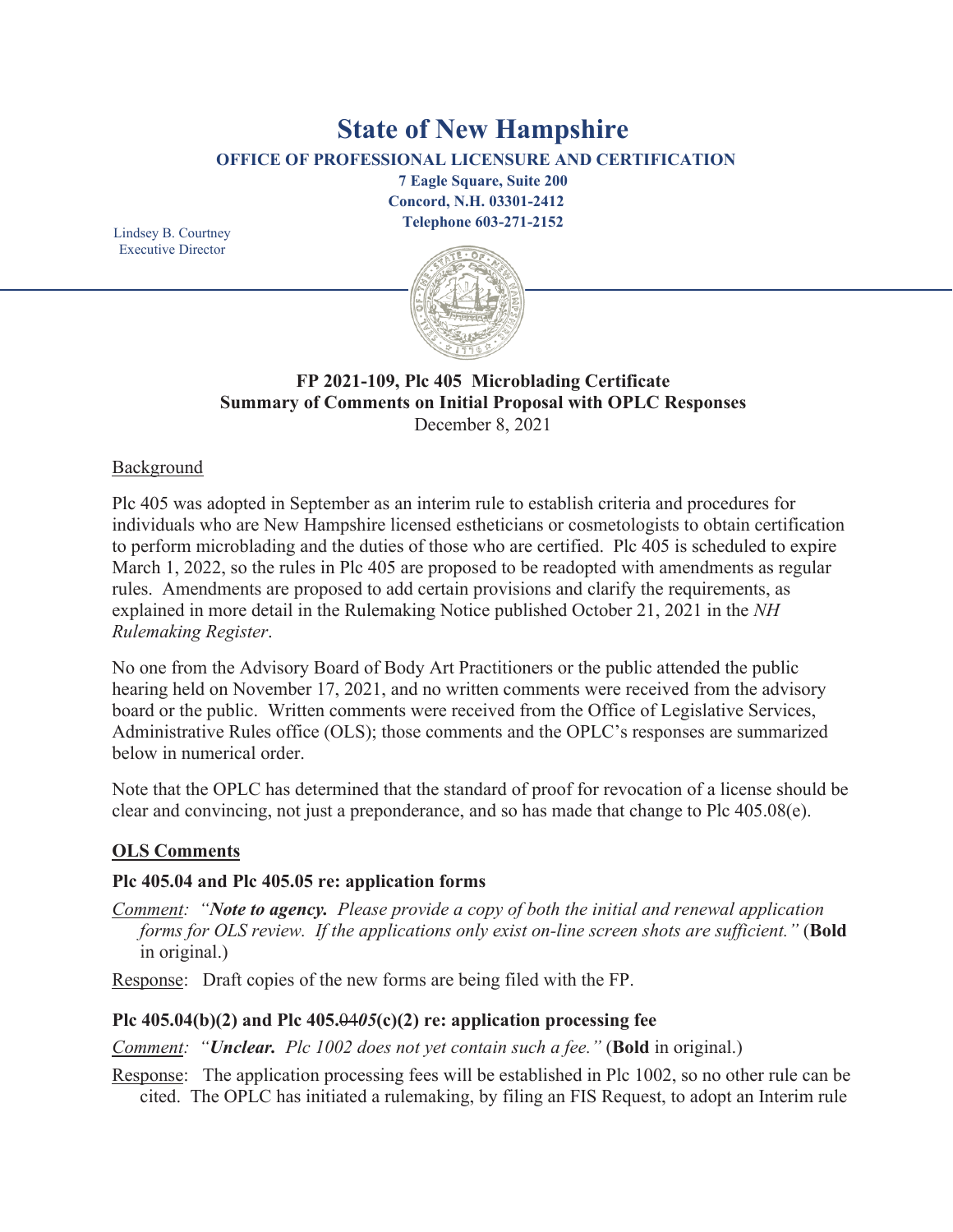to establish the fee for microblading certificates. The OPLC expects the Proposed Interim Rule will be filed for review by the JLCAR in January.

# **Plc 405.08 re: initiation of investigations; disciplinary proceedings**

*Comment 1 [re: paragraph (b)]: " Unclear. It is unclear whether the Board makes the decision that the evidence is credible or whether it is the OPLC investigator."* (**Bold** in original.)

Response 1: The rule has been revised to clarify that the Executive Director makes the finding.

- *Comment 2 [re: the phrase "If the hearing conducted in accordance with (b), above, proves" in paragraphs (c), (e), and (g)]: "Unclear/Edit. A hearing officer makes this determination. Not the hearing itself. Here, (e), and (g) below."* (**Bold** in original.)
- Response 2: The rule has been revised to clarify this language.
- *Comment 3 [re: subparagraphs (c)(1)-(2), (e)(1)-(2), and (g)(1)-(2)]: "<i>Edit.* [change "The" to] *"When the"."* (**Bold** in original.)
- Response 3: The lead-in to these subparagraphs is "…the OPLC shall revoke the microblading certificate **if**, for [each/any] such violation:" (emphasis added). Adding "When" to the subparagraphs would cause the subparagraphs to be grammatically incorrect. This change has not been made.

**Edits made:** Plc 405.05(a)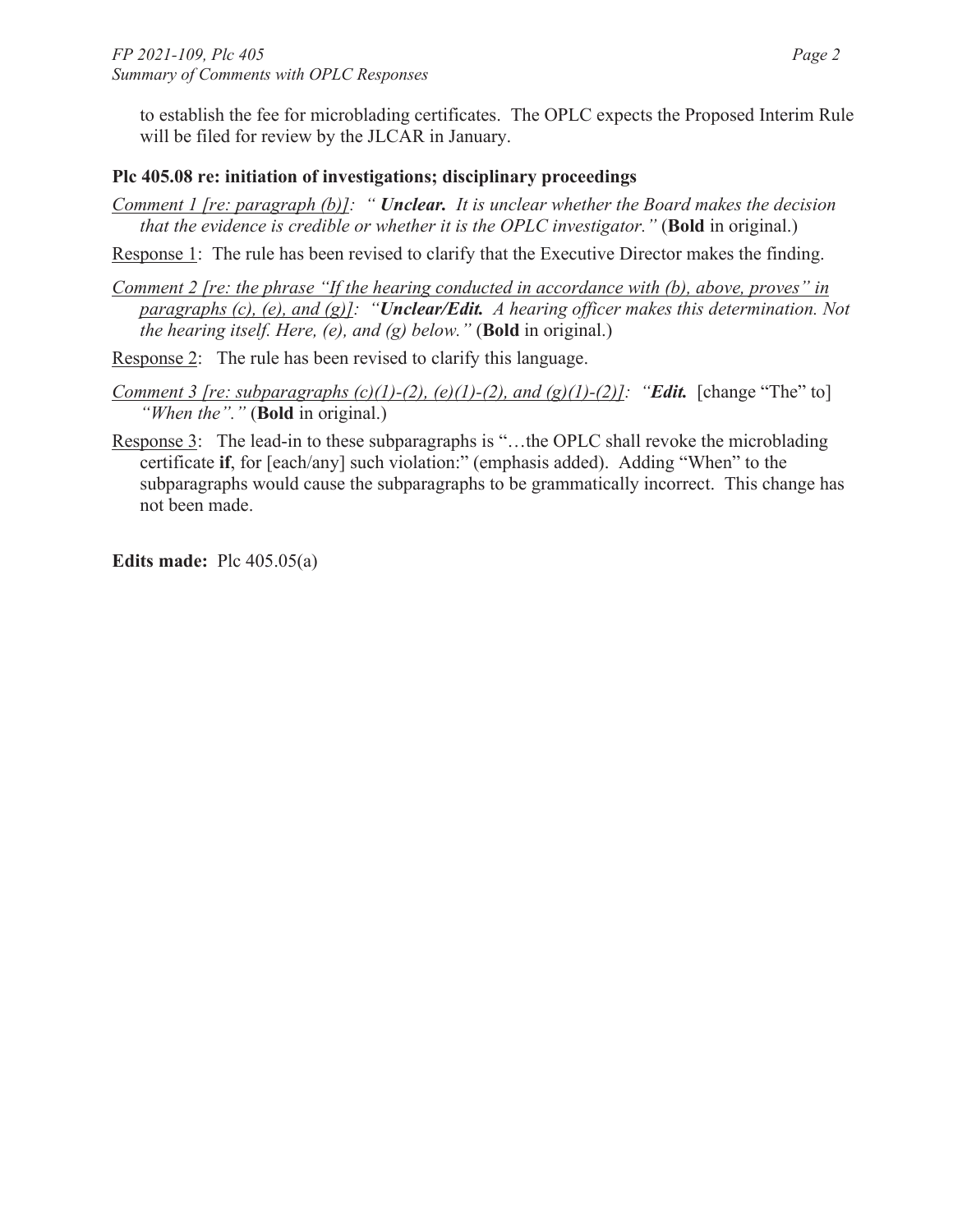#### **OFFICE OF PROFESSIONAL LICENSURE AND CERTIFICATION** STATE OF NEW HAMPSHIRE 7 Eagle Square Concord, N.H. 03301 Telephone 603-271-1452

#### **MICROBLADING CERTIFICATE RENEWAL APPLICATION**

#### **Applicant Information:**

| Name: Name: Name: Name: Name: Name: Name: Name: Name: Name: Name: Name: Name: Name: Name: Name: Name: Name: Name: Name: Name: Name: Name: Name: Name: Name: Name: Name: Name: Name: Name: Name: Name: Name: Name: Name: Name: |        |                                                                                                                                                                                                                                  |              |          |
|-------------------------------------------------------------------------------------------------------------------------------------------------------------------------------------------------------------------------------|--------|----------------------------------------------------------------------------------------------------------------------------------------------------------------------------------------------------------------------------------|--------------|----------|
| First                                                                                                                                                                                                                         | Middle | Last                                                                                                                                                                                                                             |              |          |
| Date of birth (MM/DD/YYYY): Social Security Number*:                                                                                                                                                                          |        |                                                                                                                                                                                                                                  |              |          |
|                                                                                                                                                                                                                               |        | *The OPLC is required by law to ask for your social security number. The<br>number will be held confidential by the OPLC and used only for enforcement<br>of the laws governing child support. (42 USC 666(a)(13); RSA 161-B:11) |              |          |
| Microblading Certificate Number: University of the Microblading Certificate Number:                                                                                                                                           |        |                                                                                                                                                                                                                                  |              |          |
| Home Mailing Address:<br>Street name & number or PO Box number                                                                                                                                                                |        |                                                                                                                                                                                                                                  |              |          |
|                                                                                                                                                                                                                               |        | Town/City                                                                                                                                                                                                                        | <b>State</b> | Zip Code |
| Home Telephone Number including area code: _________                                                                                                                                                                          |        |                                                                                                                                                                                                                                  |              |          |
|                                                                                                                                                                                                                               |        |                                                                                                                                                                                                                                  |              |          |
| <b>Qualification Information:</b>                                                                                                                                                                                             |        |                                                                                                                                                                                                                                  |              |          |
| License Number of (check one):                                                                                                                                                                                                |        |                                                                                                                                                                                                                                  |              |          |
| ] Cosmetology License:______________                                                                                                                                                                                          |        |                                                                                                                                                                                                                                  |              |          |
| ] Esthetician License: _________________                                                                                                                                                                                      |        |                                                                                                                                                                                                                                  |              |          |
| <b>Continuing Education:</b>                                                                                                                                                                                                  |        |                                                                                                                                                                                                                                  |              |          |
| Name of CE Provider:                                                                                                                                                                                                          |        |                                                                                                                                                                                                                                  |              |          |
| Address of CE Provider:                                                                                                                                                                                                       |        |                                                                                                                                                                                                                                  |              |          |
| Date(s) CE Completed:                                                                                                                                                                                                         |        |                                                                                                                                                                                                                                  |              |          |
| Total Number of Hours of CE Received:                                                                                                                                                                                         |        |                                                                                                                                                                                                                                  |              |          |
| <b>Application Attachments:</b>                                                                                                                                                                                               |        |                                                                                                                                                                                                                                  |              |          |

The applicant must provide the following with this application:

- Documentation of completion of Continuing Education listed above.
- Application Processing Fee of \$155.00.

*If fees are paid by check or money order, the check or money order should be made payable to "Treasurer, State of New Hampshire."* 

By my signature, I certify that the information and documentation provided are true, complete, and not misleading to the best of my knowledge and belief. I understand that providing information that is false, incomplete, or misleading constitutes grounds for denial, suspension, or revocation of a certificate and potentially subjects me to prosecution under RSA 641 relative to falsification in official matters.

Applicant's Signature: **All any Security Systems** Security Applicant is a security of the *Applicant's* Signature: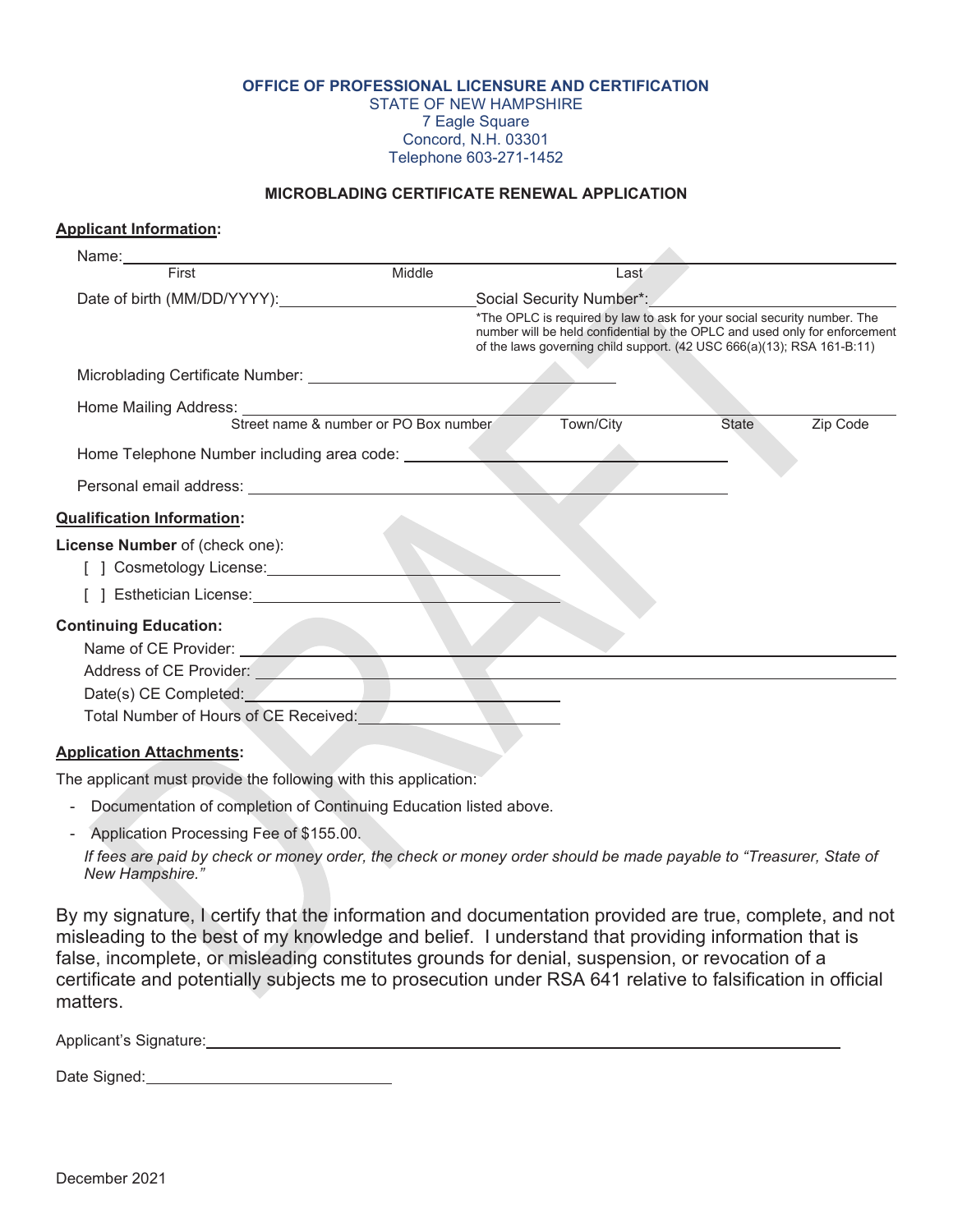**OFFICE OF PROFESSIONAL LICENSURE AND CERTIFICATION**

STATE OF NEW HAMPSHIRE 7 Eagle Square

Concord, N.H. 03301

Telephone 603-271-1452

## **INITIAL MICROBLADING CERTIFICATE APPLICATION**

| <b>Applicant Information:</b>                                                                                                                                                                                                 |                                                        |                                                                                                                                                                                                                                  |       |          |
|-------------------------------------------------------------------------------------------------------------------------------------------------------------------------------------------------------------------------------|--------------------------------------------------------|----------------------------------------------------------------------------------------------------------------------------------------------------------------------------------------------------------------------------------|-------|----------|
| Name:                                                                                                                                                                                                                         |                                                        |                                                                                                                                                                                                                                  |       |          |
| First                                                                                                                                                                                                                         | Middle                                                 | Last                                                                                                                                                                                                                             |       |          |
| Date of birth (MM/DD/YYYY):                                                                                                                                                                                                   |                                                        | <b>Social Security Number*:</b>                                                                                                                                                                                                  |       |          |
|                                                                                                                                                                                                                               |                                                        | *The OPLC is required by law to ask for your social security number. The<br>number will be held confidential by the OPLC and used only for enforcement<br>of the laws governing child support. (42 USC 666(a)(13); RSA 161-B:11) |       |          |
| Home Mailing Address:<br>Street name & number or PO Box number                                                                                                                                                                |                                                        |                                                                                                                                                                                                                                  |       |          |
|                                                                                                                                                                                                                               |                                                        | Town/City                                                                                                                                                                                                                        | State | Zip Code |
| Home Telephone Number including area code:                                                                                                                                                                                    |                                                        |                                                                                                                                                                                                                                  |       |          |
| Personal email address: experience of the set of the set of the set of the set of the set of the set of the set of the set of the set of the set of the set of the set of the set of the set of the set of the set of the set |                                                        |                                                                                                                                                                                                                                  |       |          |
|                                                                                                                                                                                                                               |                                                        |                                                                                                                                                                                                                                  |       |          |
| <b>Qualification Information:</b>                                                                                                                                                                                             |                                                        |                                                                                                                                                                                                                                  |       |          |
| License Number of (check one):                                                                                                                                                                                                |                                                        |                                                                                                                                                                                                                                  |       |          |
| [ ] Cosmetology License: 1990 1991                                                                                                                                                                                            |                                                        |                                                                                                                                                                                                                                  |       |          |
| [ ] Esthetician License: [ ] Esthetician License:                                                                                                                                                                             |                                                        |                                                                                                                                                                                                                                  |       |          |
| <b>Microblading Training:</b>                                                                                                                                                                                                 |                                                        |                                                                                                                                                                                                                                  |       |          |
| Name of Training Provider: Name of Training Provider:                                                                                                                                                                         |                                                        |                                                                                                                                                                                                                                  |       |          |
| Address of Training Provider:                                                                                                                                                                                                 |                                                        |                                                                                                                                                                                                                                  |       |          |
| Instructor accredited by: [ ] American Academy of Micropigmentation (AAM)                                                                                                                                                     |                                                        |                                                                                                                                                                                                                                  |       |          |
|                                                                                                                                                                                                                               | [ ] Society of Permanent Cosmetic Professionals (SPCP) |                                                                                                                                                                                                                                  |       |          |
| Date Training Completed: <b>Example 1999</b>                                                                                                                                                                                  |                                                        |                                                                                                                                                                                                                                  |       |          |
| Total Number of Hours of Instruction Received:                                                                                                                                                                                |                                                        |                                                                                                                                                                                                                                  |       |          |
| Prevention of Disease Transmission and Blood Borne Pathogens:                                                                                                                                                                 |                                                        |                                                                                                                                                                                                                                  |       |          |
| Name of Course:                                                                                                                                                                                                               |                                                        |                                                                                                                                                                                                                                  |       |          |
| Course Provider:                                                                                                                                                                                                              |                                                        |                                                                                                                                                                                                                                  |       |          |
|                                                                                                                                                                                                                               |                                                        |                                                                                                                                                                                                                                  |       |          |
| <b>Application Attachments:</b>                                                                                                                                                                                               |                                                        |                                                                                                                                                                                                                                  |       |          |
| The applicant must provide the following with this application:                                                                                                                                                               |                                                        |                                                                                                                                                                                                                                  |       |          |
| Copy of applicant's Microblading Training Completion Certificate that documents the information provided above;<br>and                                                                                                        |                                                        |                                                                                                                                                                                                                                  |       |          |
| - Proof of completion of Prevention of Disease Transmission and Blood Borne Pathogens course.                                                                                                                                 |                                                        |                                                                                                                                                                                                                                  |       |          |

- Application Processing Fee of \$155.00.

*If fees are paid by check or money order, the check or money order should be made payable to "Treasurer, State of New Hampshire."*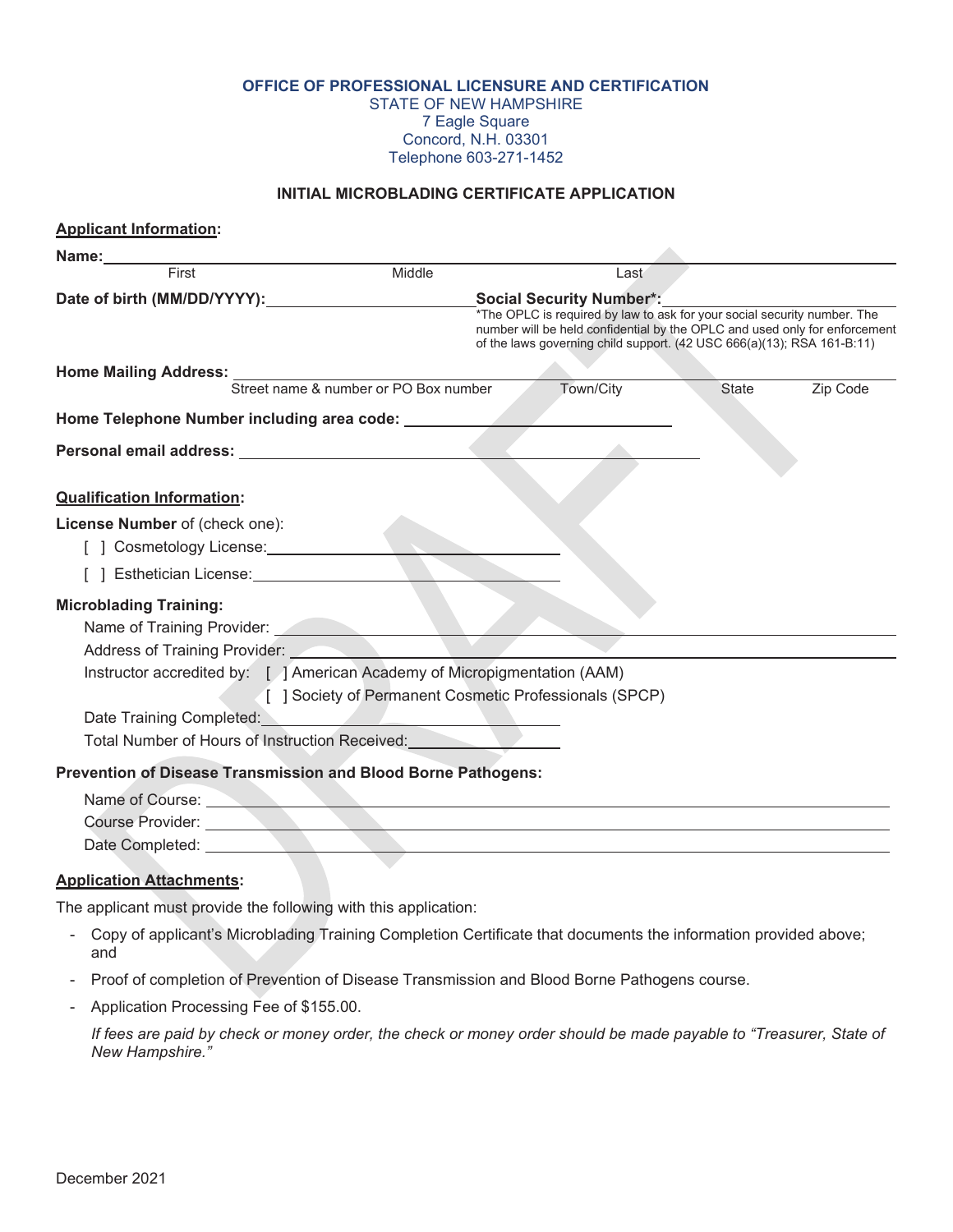#### **Office of Professional Licensing and Certification 7 Eagle Square Concord, New Hampshire 03301 (603) 271-1452 Page 2**

By my signature, I certify that the information and documentation provided are true, complete, and not misleading to the best of my knowledge and belief. I understand that providing information that is false, incomplete, or misleading constitutes grounds for denial, suspension, or revocation of a certificate and potentially subjects me to prosecution under RSA 641 relative to falsification in official matters.

Applicant's Signature: Manual Applicant's Signature:

Date Signed: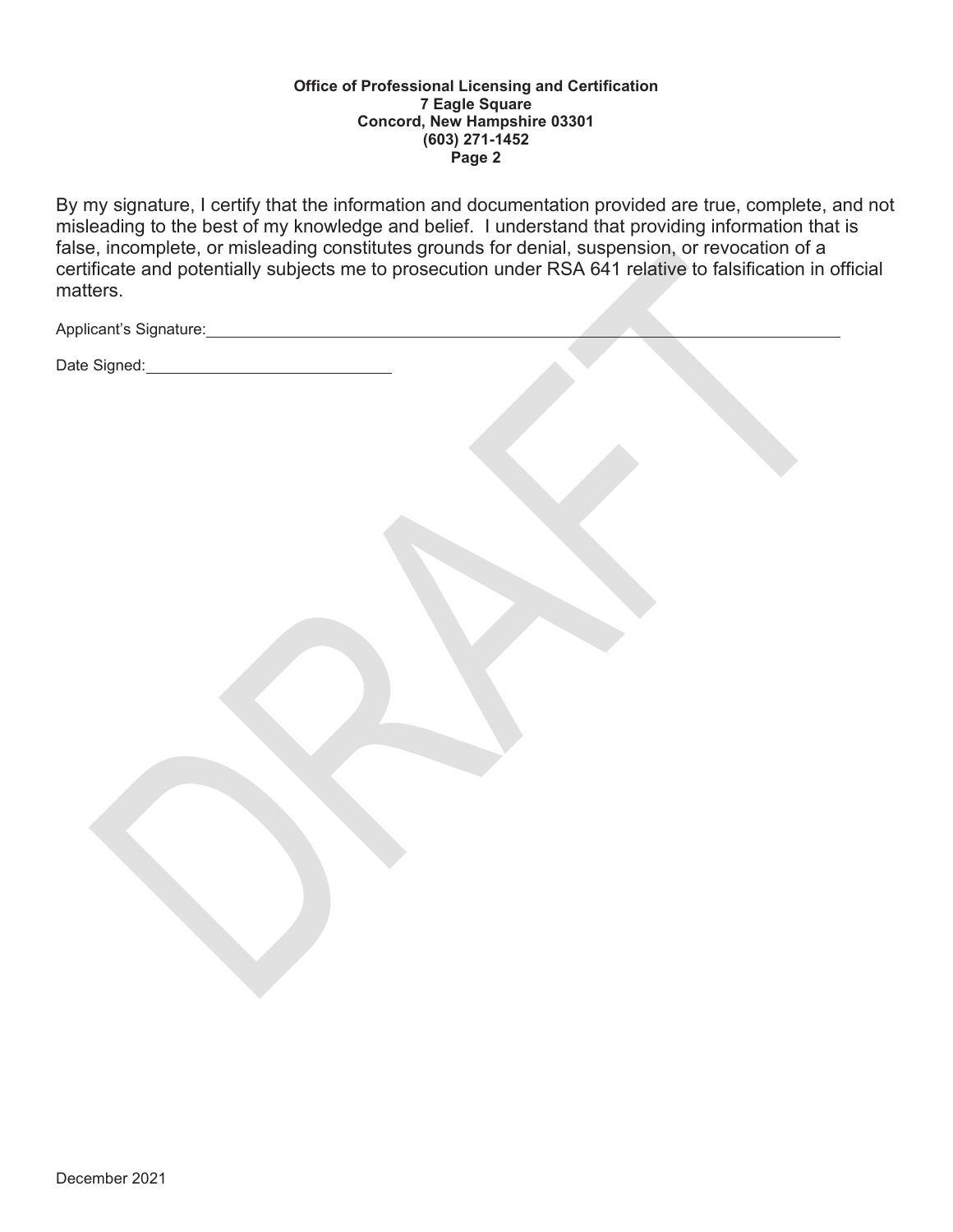## **CHAPTER 60** HB 70 - FINAL VERSION

#### 2021 SESSION

21-0025 10/08

| HOUSE BILL | 70                                                                     |
|------------|------------------------------------------------------------------------|
| AN ACT-    | authorizing certification for the microblading of eyebrows.            |
| SPONSORS:  | Rep. McGuire, Merr. 29; Rep. T. Lekas, Hills. 37; Rep. Pitre, Straf. 2 |
| COMMITTEE: | Executive Departments and Administration                               |
|            |                                                                        |

## **ANALYSIS**

This bill allows certain persons who are not licensed for tattooing as body art practitioners to perform microblading of eyebrows.

<u>. . . . . . . . . . . . . .</u>  $\omega$  is a second set of  $\omega$ 

Explanation: Matter added to current law appears in **bold italics.** Matter removed from current law appears [in brackets and struckthrough.] Matter which is either (a) all new or (b) repealed and reenacted appears in regular type.